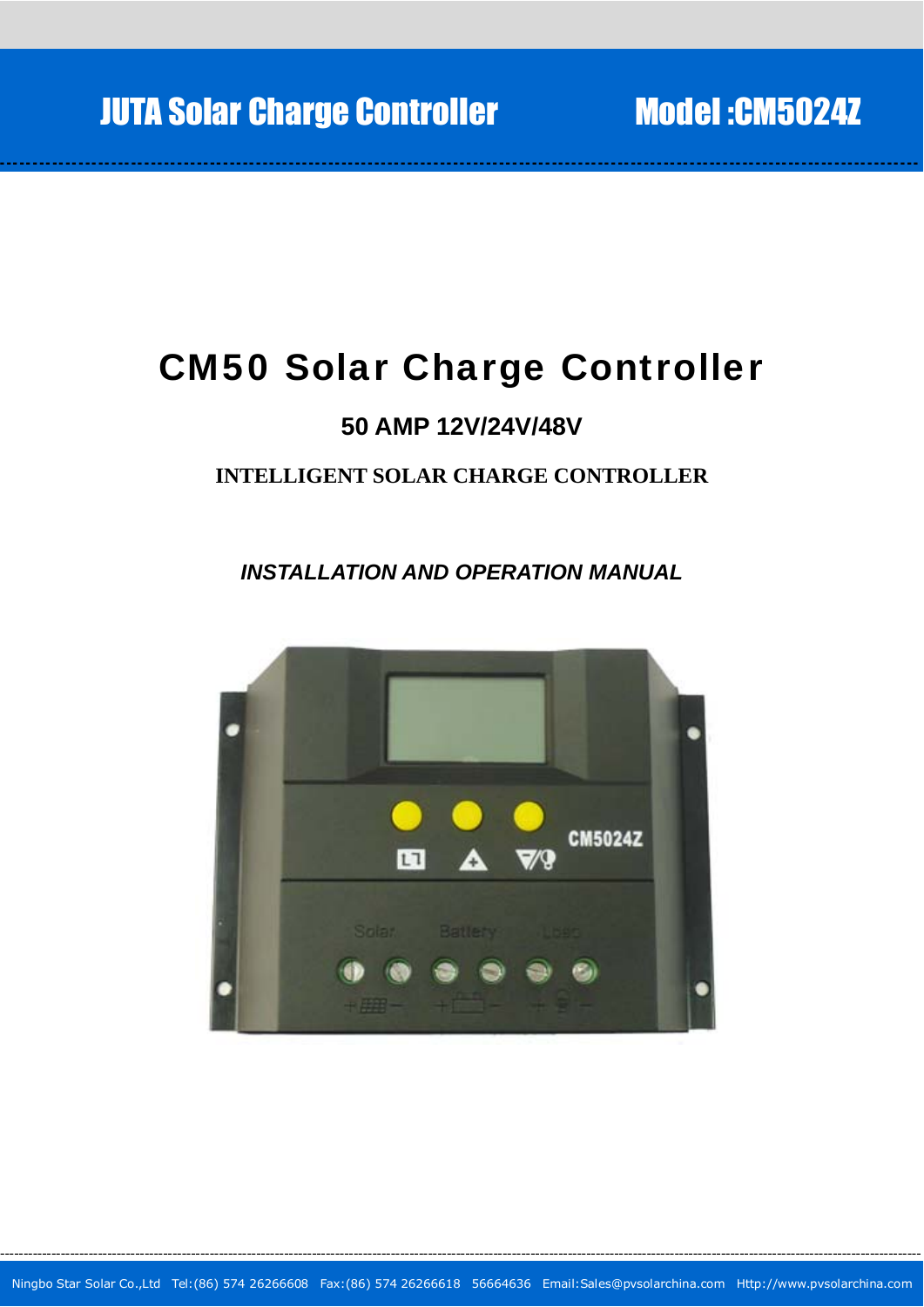# **TABLE OF CONTENT**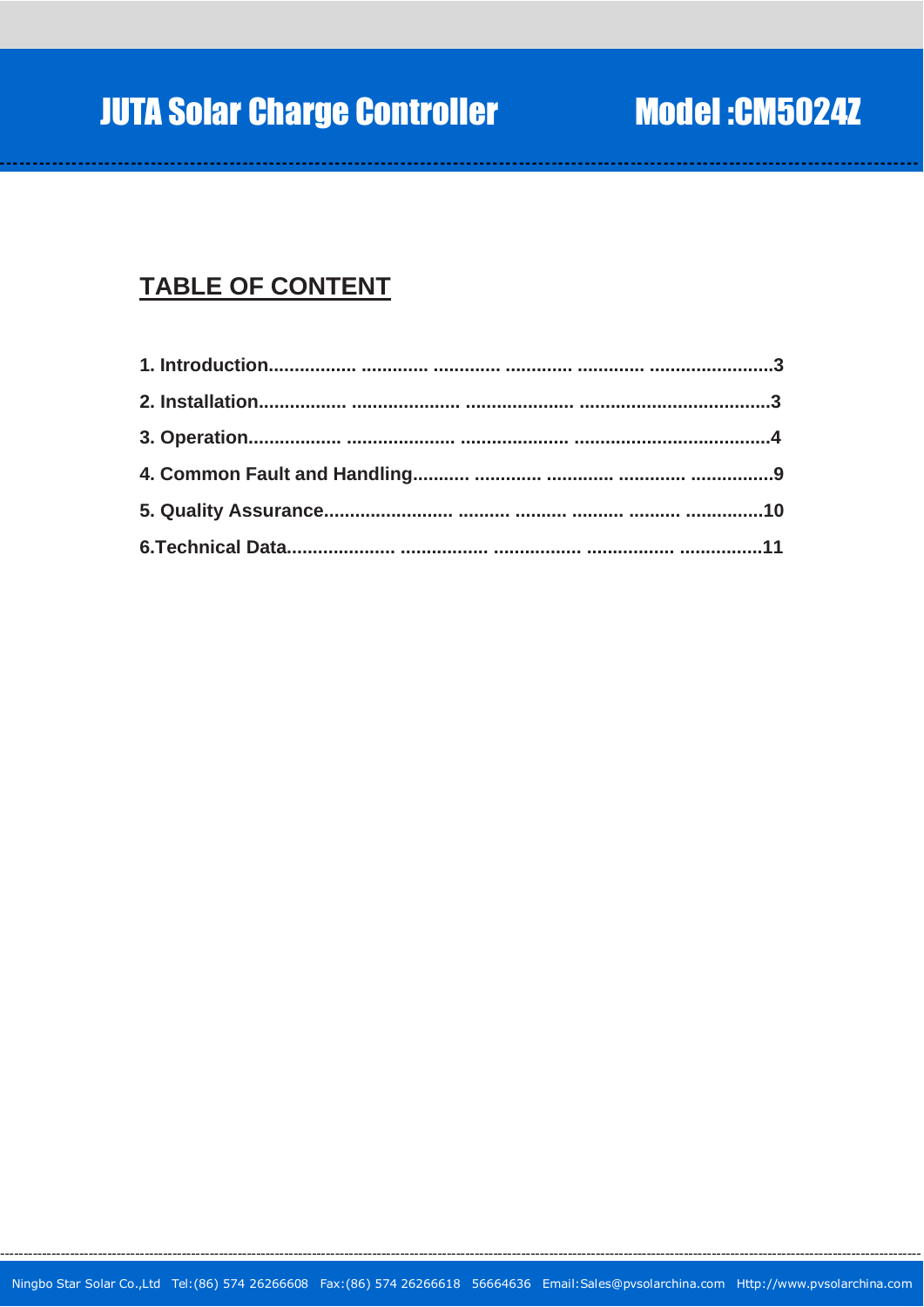### **1. Introduction**

CM series controller is a kind of intelligent, multi-purpose solar charge and discharge controller. The family use the fixed LCD display, with a very friendly interface; various control parameters can be flexibly set, fully meet your various application requirements.

-- -- - -- -- -- - -- -- - -- -- - -- -- - -- -- -- - -- -- - -- -- - -- -- - -- -- -- - -- -- - -- -- - -- -- - -- -- -- - -- -- - -- -- - -- -- - -- -- -- - -- -- - -- -- - -- -- - -- -- -- - -- -- - -- -- - -- -- - --

CM series controller has following features:

- 1、 Image of LCD graphic symbol
- 2、 Simple button operation
- 3、 Automatic Temperature Compensation
- 4、 Adjustable charge-discharge control parameters
- 5、 Accumulated function of charge and discharge Ampere hours
- 6、 Automatic Identification System Voltage level
- 7、 Intelligent PWM charge mode
- 8、 Settable Operating mode of Load
- 9、 Overload, Short Circuit Protection
- 10、 Remote monitoring and control function (custom)
- 11、 Battery reverse-discharge protection
- 12、 Battery Low Voltage Disconnection (LVD)
- 13、 Battery reverse connection protection
- 14、 Accumulated function of charge and discharge Ampere hours

### **2. Installation**

### **Install**

1、Ready tools and cables. Encourage you to matching the right cables.

Ensure that the current density 4mm that is conductive to reducing the line voltage drop.

Recommended: 50A with 16mm cable.

Check weather the installation sites compliance with the relevant safety

requirements. Please avoid the damp, dusty, there is a place flammable,

explosive and corrosive gases use the controller to install.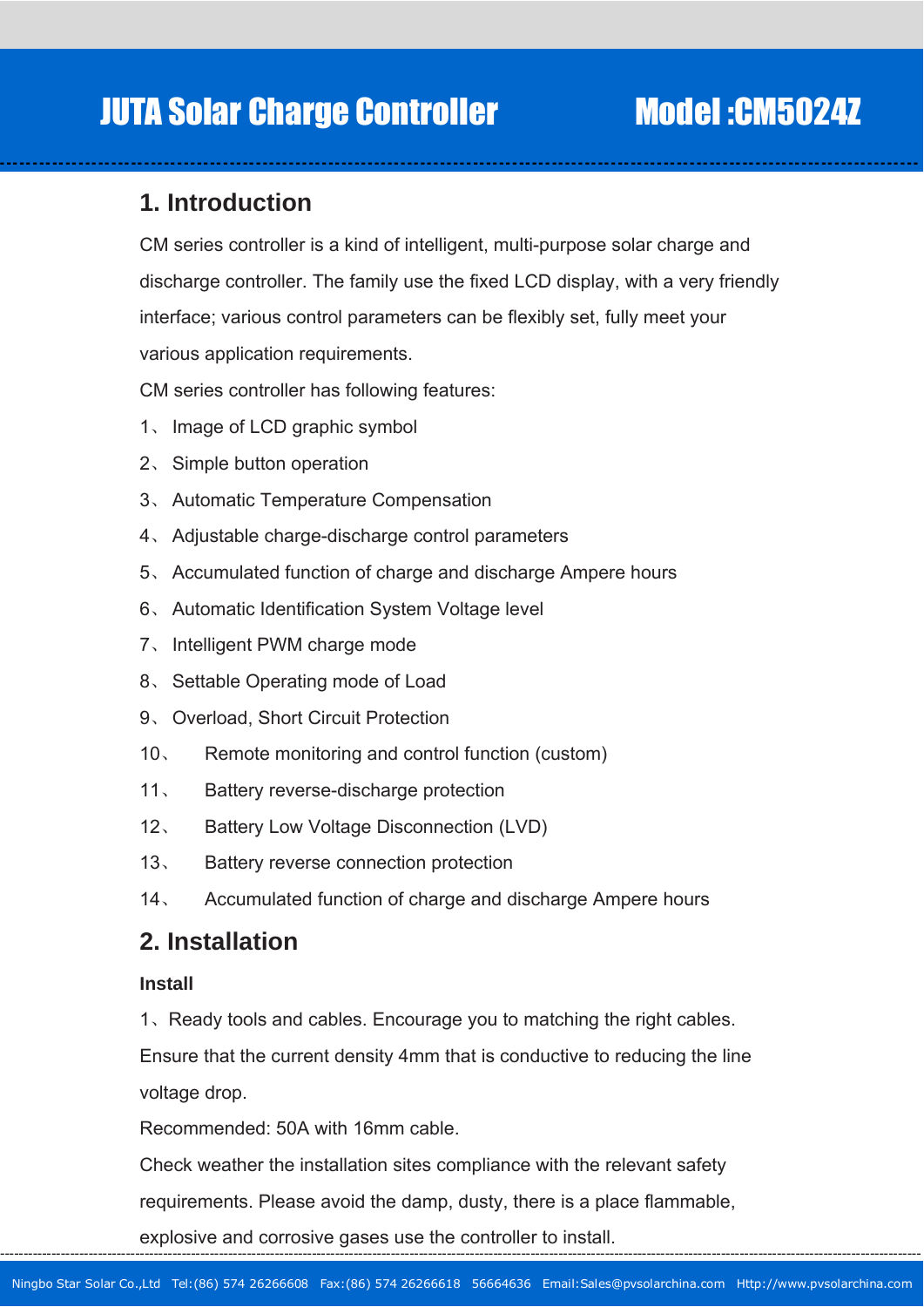# JUTA Solar Charge Controller Model :CM5024Z



2、Install the controller into a fixed vertical plane. See section 5 of the pore size and pore spacing. In order to ensure a good thermal control conditions, please set aside each 10cm below the controller space.

3、Put into the external temperature sensor on the left of the controller (probe port). The temperature sensor should be similar space with battery. (Otherwise, the controller will control the parameters of all wrong temperature compensation.)

4、If you have remote monitoring and control function, please insert one end of the included communication wire on the right of the controller (communication port), the other end to connect to The host computer.

**Demolition:**To prevent accidents, please order the demolition of solar panels, battery and load disconnect with controller.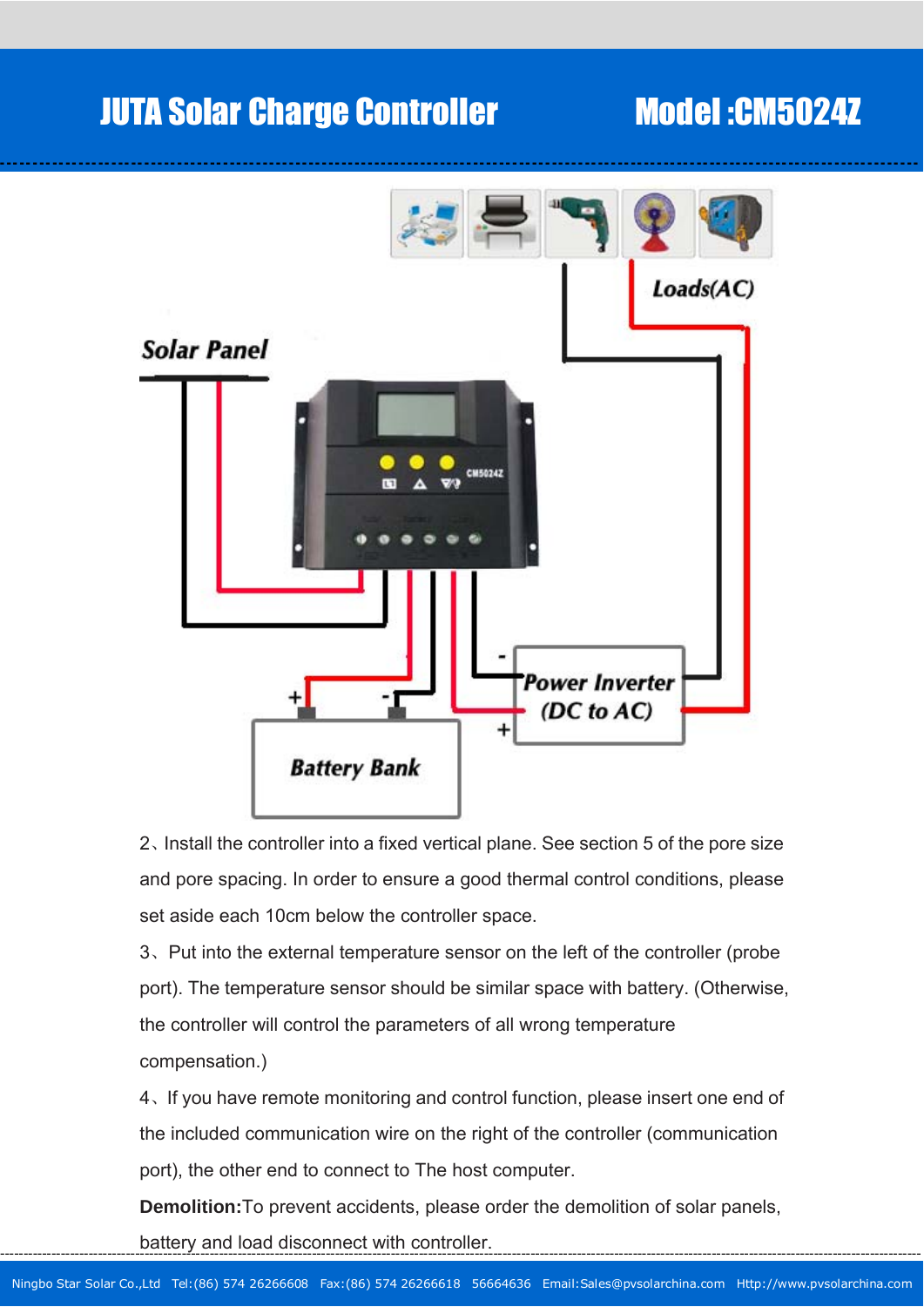**Note Battery polarity will not damage the controller, but you will have a load equipment security risks.** 

-- -- - -- -- -- - -- -- - -- -- - -- -- - -- -- -- - -- -- - -- -- - -- -- - -- -- -- - -- -- - -- -- - -- -- - -- -- -- - -- -- - -- -- - -- -- - -- -- -- - -- -- - -- -- - -- -- - -- -- -- - -- -- - -- -- - -- -- - --

## **3. Operation**

**1 Description of LCD graphic symbol** 



### **2 Description of Button Function:**

Interface loop switch button, use the button to cycle between pages in each switch cycle sequence

shown in (figure 1)

A :Adjustment of parameters plus buttons. In addition, at the state in the parameter view, long press the

button more than 5 seconds, all parameter to restore factory setting.

Adjustment of parameters minus button. In addition, in the main interface, click this button to switchthe load.



### **3 View the parameters:**

The controller will default entry battery voltage interface after correct power-on.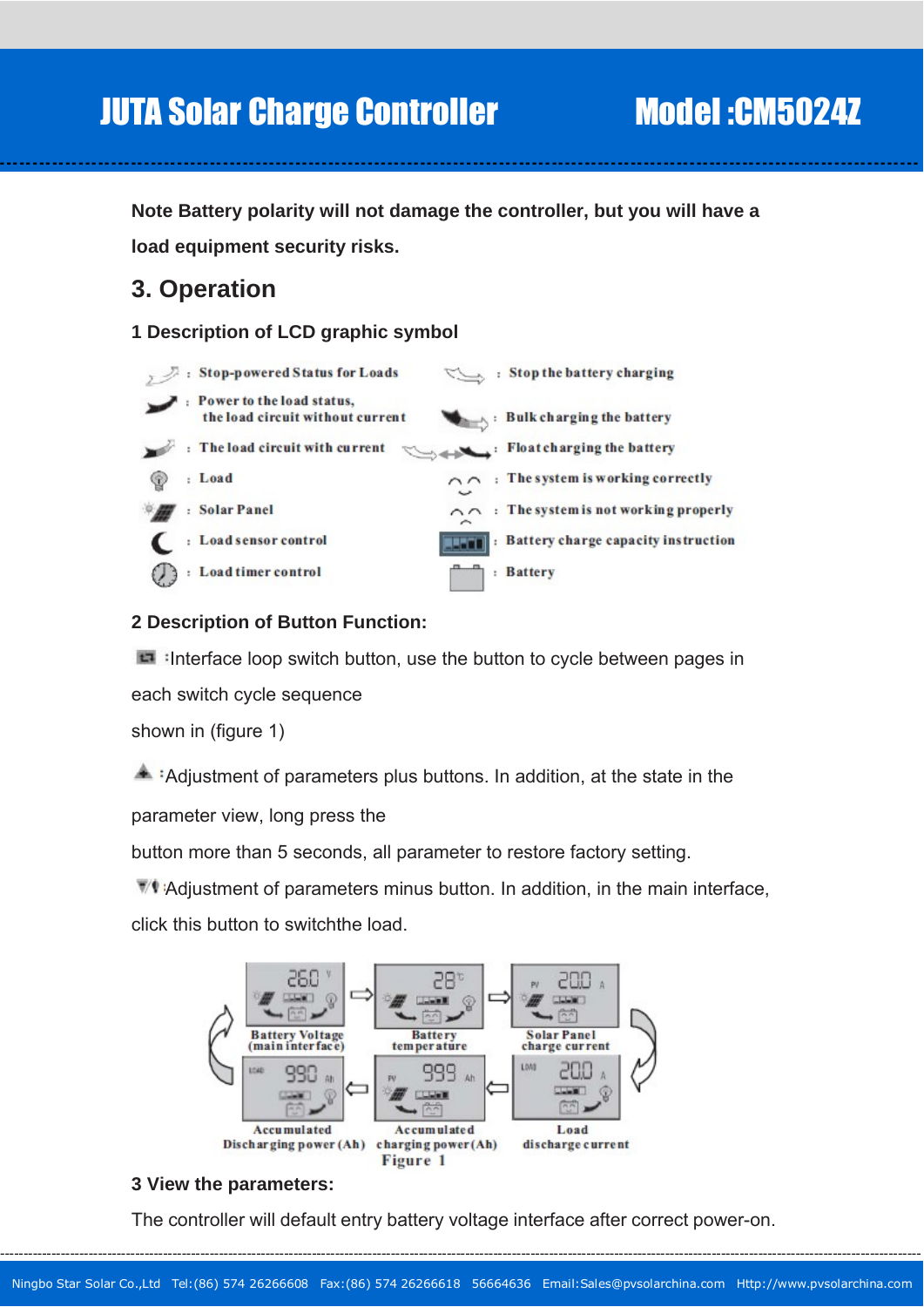------------------------------------------------------------------------------------------------------------------------------------------------------------------------------------------------------

# JUTA Solar Charge Controller Model :CM5024Z

This is the Main interface. Use the button could in turn visit the following parameters interface.

-- -- - -- -- -- - -- -- - -- -- - -- -- - -- -- -- - -- -- - -- -- - -- -- - -- -- -- - -- -- - -- -- - -- -- - -- -- -- - -- -- - -- -- - -- -- - -- -- -- - -- -- - -- -- - -- -- - -- -- -- - -- -- - -- -- - -- -- - --

### **3.1 Battery Voltage of View**

 As shown on the right, displays the value for current battery voltage. This interface (based interface) displays charge status, discharge status, battery capacity and battery voltage.

### **3.2 The load on/off control**

View the interface in the battery voltage could be

used key On, off the load. In other interface,

The key there is no such feature.

### **3.3 Environment Temperature of View**

As shown on the right, displays the ambient temperature of the controller,

the value used for temperature compensation on LVD function. The sensor Must be plug in before using the controller.

### **3.4 Solar Panel charging current of View**

As shown on the right, display the value of charging current from solar panel.

### **3.5 Load discharging current of View**

As shown on the right, display the value of discharging

current for Loads.

**3.6 View the Accumulated charging power (Ah) by solar panel** 

### **And back to zero**

As shown on the right, display the accumulated charging power

from solar panel(Total ampere hour), long press  $\Box$  the button more than

5seconds, The value will back to zero.

**3.7 View the Accumulated discharging power (Ah) by Load and** 





ann  $\blacksquare$ ¢











, חרק **FULLE**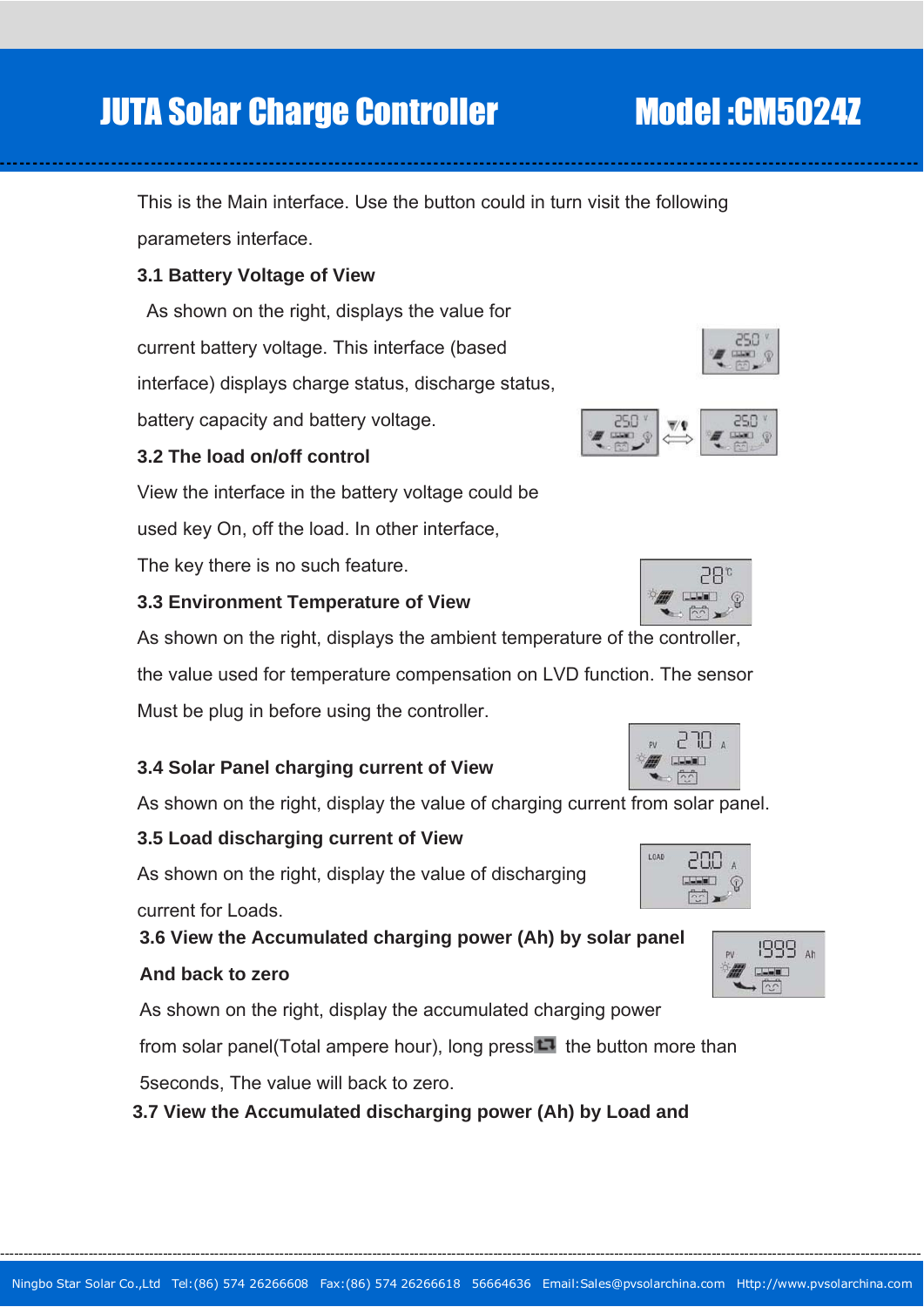# JUTA Solar Charge Controller Model :CM5024Z

#### **Back to zero**

As shown on the right, display the accumulated discharging power

for loads (Total ampere hour), long press  $\Box$  the button more than 5seconds, the value willback to zero.

-- -- - -- -- -- - -- -- - -- -- - -- -- - -- -- -- - -- -- - -- -- - -- -- - -- -- -- - -- -- - -- -- - -- -- - -- -- -- - -- -- - -- -- - -- -- - -- -- -- - -- -- - -- -- - -- -- - -- -- -- - -- -- - -- -- - -- -- - --

#### **4 Set the parameters**

At the main interface press  $\Box$  for long (5 seconds, and the number starts flickering) to enter into parameter Setting interface. Press  $\Box$  for short (1 second) to reset the parameter, and press to adjust this parameter.



### **4.1 Set the High Voltage Disconnection**

As shown on the right, shows the values for the HVD voltage. When the battery voltageis reach to HVD voltage, the controller will cut off the charging circuit to prevent over-charging battery. Battery voltage drops under the value the chargingcircuit will be re-connected.

In this interface numbers start flashing, you can use the key  $\mathbb{R} \rightarrow \mathbb{R}$  to adjust the parameter. After long press the key  $\Box$  (  $>$  5seconds ) to exit parameter

275

### **4.2 Set the Low Voltage Reconnection**

As shown on the right, shows the values for the LVR voltage. Under the LVR protection in the controller, when the battery voltage is restored to the higher Voltage than LVR voltage, the controller will re-connect the load circuit.

Setting interface, the controller will save the settings.



7

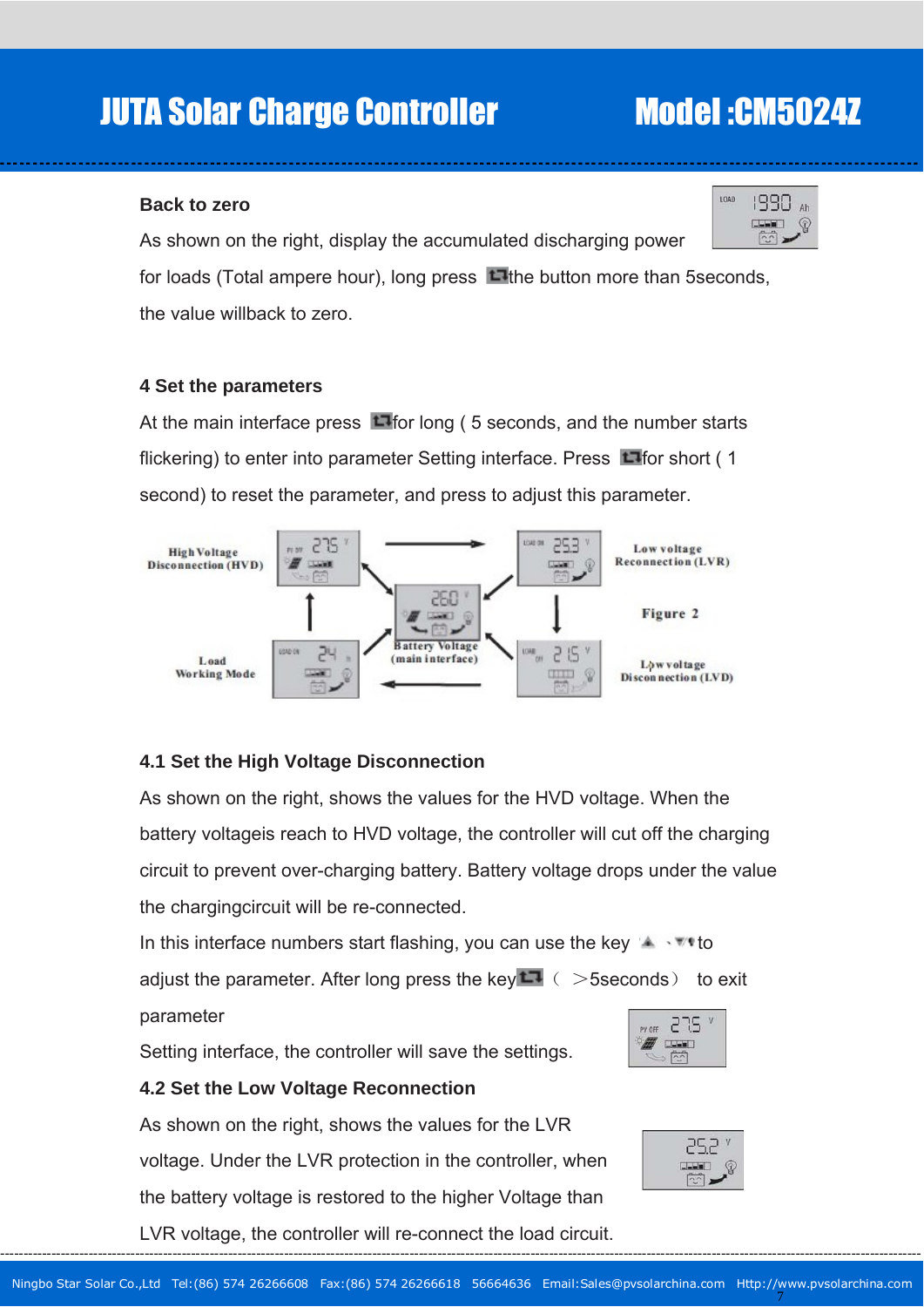Ningbo Star Solar Co.,Ltd Tel:(86) 574 26266608 Fax:(86) 574 26266618 56664636 Email:Sales@pvsolarchina.com Http://www.pvsolarchina.com

-- -- - -- -- -- - -- -- - -- -- - -- -- - -- -- -- - -- -- - -- -- - -- -- - -- -- -- - -- -- - -- -- - -- -- - -- -- -- - -- -- - -- -- - -- -- - -- -- -- - -- -- - -- -- - -- -- - -- -- -- - -- -- - -- -- - -- -- - --

In this interface numbers start flashing.You can use the key to adjust the parameter. After long press the key  $\Box$  ( > 5seconds ) to exit parameter setting Interface, The controller will save the settings.

### **4.3 View and set the Low Voltage Disconnection Protection**

As shown on the right, shows the values for the LVD protection voltage.

When the battery voltage is lower than protection voltage, the c ontroller will

disconnect the load circuit to prevent battery over-discharge.

In this interface numbers start flashing, that has entered the LVD

setup interface, you can use the key  $\blacktriangle$   $\blacktriangledown$  to adjust the parameter. After long press the key  $\Box$  (  $>$  5seconds ) to exit parameter setting interface, the controller will Save the settings.

### **.4 View and set LoadWorking Mode 4**

As shown on the right is Load working mode interface, different values represent different load working patterns.

24h said Normal Mode, in case of no fault state of the load is always in power.

**1h 23h** said Light Control with Time Control Mode, Load power after dark, and close the load according to the timer setting.

**0h** said Light Control Mode, Load power after dark, turn off the load after drawn.

In this interface numbers start flashing, that has entered the LoadWorking Mode etup interface, you can use the key  $\blacktriangle$   $\blacktriangledown$  to adjust the parameter. After long press the key  $\Box$  (  $>$  5seconds) to exit parameter setting interface, the controller will save the settings.

# **4. Common Fault and H andling**

### **LVD Protection and Treatment:**

Screen display as shown in the figure that the battery drops below the LVD protection voltage. The controller has entered the LCD protection state,





-2 15  $\Box$ 

 $\begin{array}{c}\n\text{LOAD} \\
\text{OFF}\n\end{array}$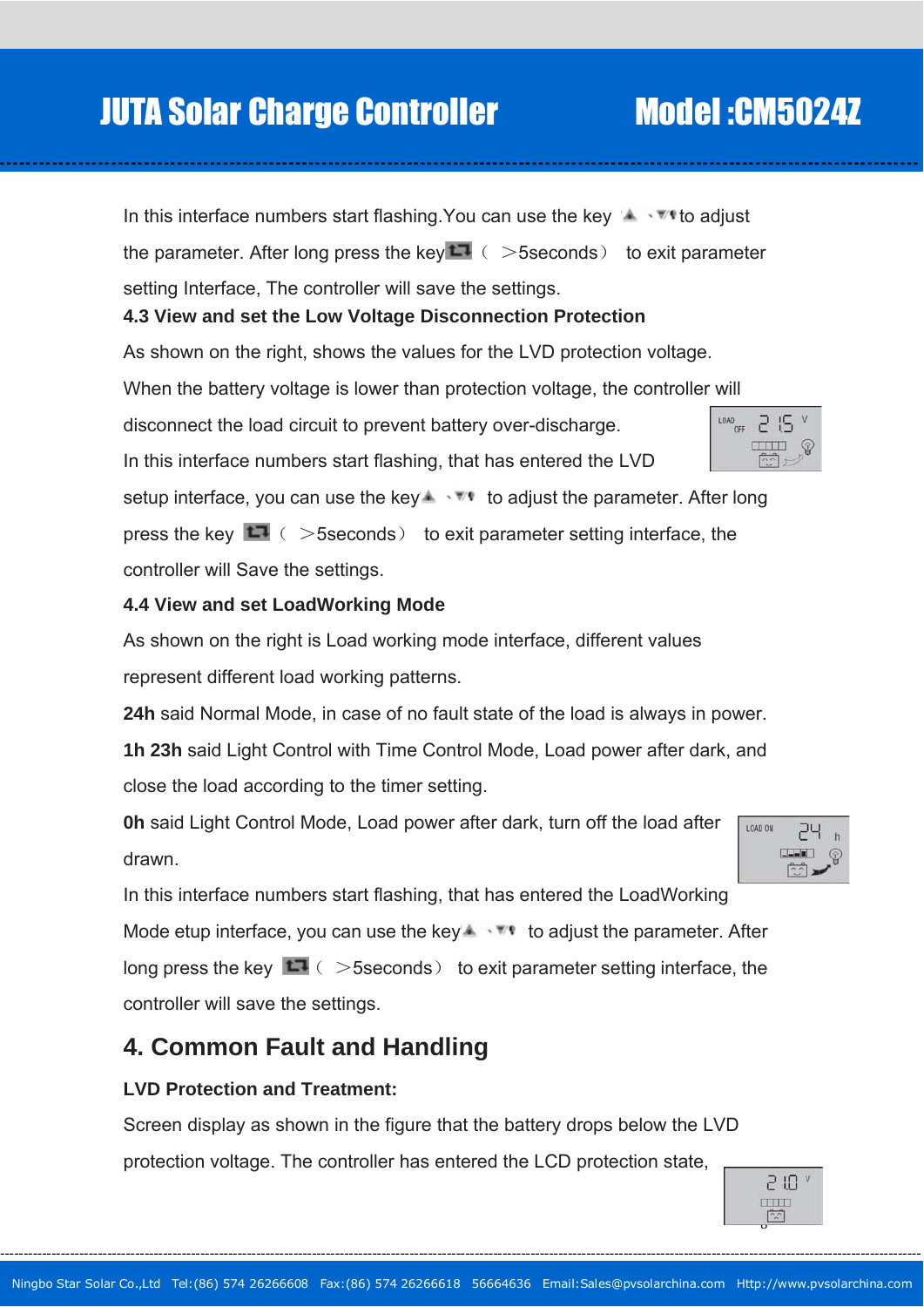------------------------------------------------------------------------------------------------------------------------------------------------------------------------------------------------------

# JUTA Solar Charge Controller Model :CM5024Z

load circuit has been disconnected. Use the solar panels recharge the battery or charger when the battery voltage reaches LVR voltage, the controller will resume on the load power supply, into the normal working state.

-- -- - -- -- -- - -- -- - -- -- - -- -- - -- -- -- - -- -- - -- -- - -- -- - -- -- -- - -- -- - -- -- - -- -- - -- -- -- - -- -- - -- -- - -- -- - -- -- -- - -- -- - -- -- - -- -- - -- -- -- - -- -- - -- -- - -- -- - --

### **Overload Protection and Treatment:**

Screen display (see the figure) and flashing expressed load loop circuit current

sustained 60seconds than 1.5times rated current, the controller has entered into overload protection state. After reduce the load, press the button  $\mathbb{Z}^{\bullet}$  to restore power to the load.

### **Short Circuit Protection and Treatment:**

Screen display (see the figure on the right) and flashing expressed there is short circuit on the load loop circuit. The controller has enter into Short Circuit Protection state Check the

load if there is damage or not, if there is cable short circuit or not,

after trouble shooting short press  $\mathbb{Z}/\mathbb{Q}$  the buttonfor restoration.

### **Solar Panel Fault and Treatment**

 $\mathbb{S}$  Symbol flashing represent the controller was not detected solar panels with in 24hours. Check if

there is a connection from solar panel, check if there is an open circuit

between solar panels with controller.

### **Load Shock Fault**

Open load if the flashing, that indicate the load impulse current is more than twice rated current of the controller. The controller is restarting the load in action many timers do.

### **. Quality Assurance 5**

1. Quality assurance should be carried out according to the following rules:



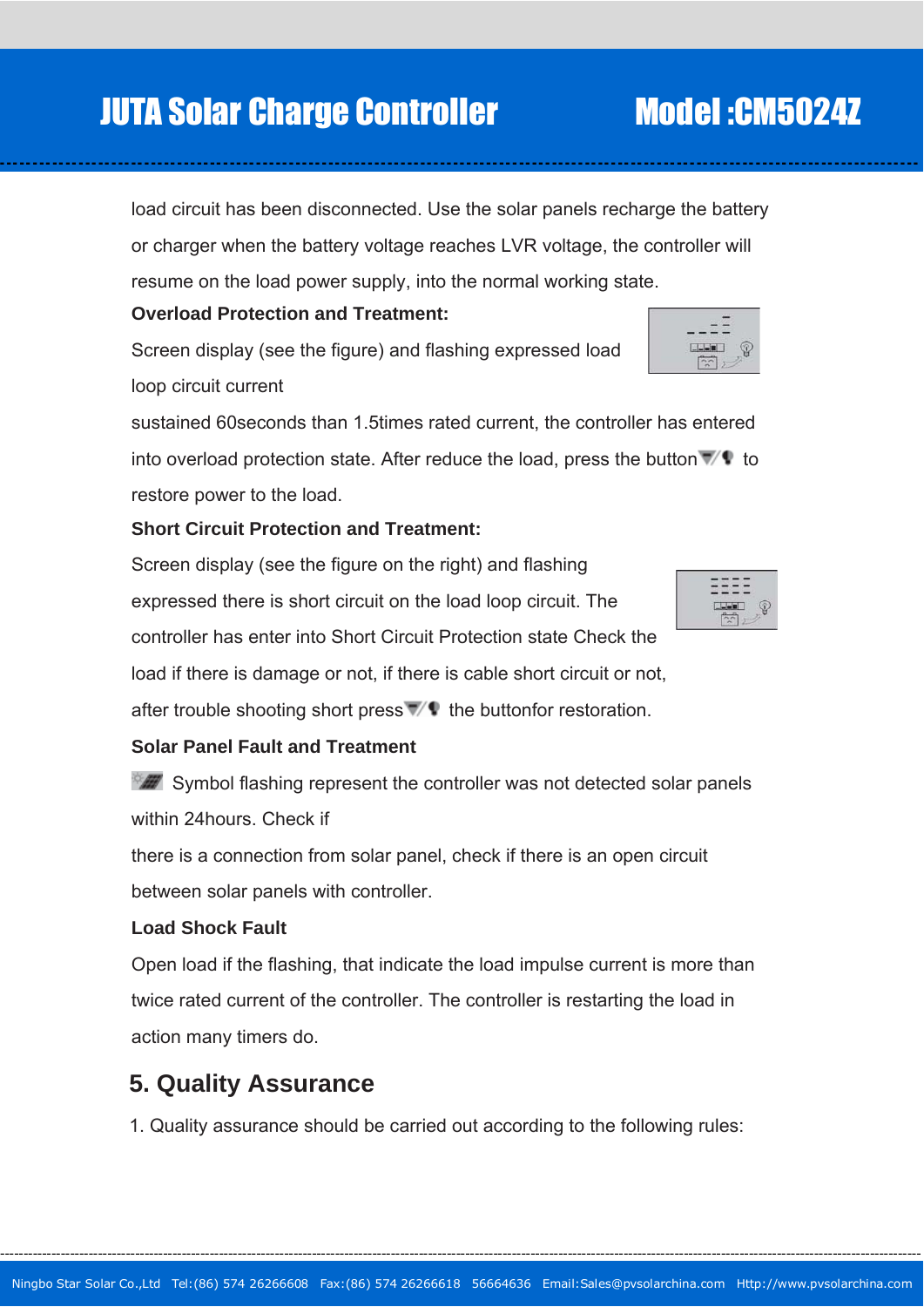• The product is guaranteed of replacement, returning and repairing within 7 days after Sale.

-- -- - -- -- -- - -- -- - -- -- - -- -- - -- -- -- - -- -- - -- -- - -- -- - -- -- -- - -- -- - -- -- - -- -- - -- -- -- - -- -- - -- -- - -- -- - -- -- -- - -- -- - -- -- - -- -- - -- -- -- - -- -- - -- -- - -- -- - --

• The product is guaranteed of replacement and repairing within 1 month after sale.

• The product is guaranteed of repairing within 12 months after sale.

2. If it is not possible to identify the using date of the controller, we would refer to the exwork date, and prescribe 18 months as the warranty period. We need to charge beyond the warranty period. The controller can be repaired for life no matter when and where you use it.

3. If the controller is damaged by the following causes, we need to charge even if it is In the guarantee period:

.Do not operate according to the user's manual.

• Use the controller under the condition which is beyond the using standard and technical requirements.

• Repair by yourself or reform by yourself.

• The inappropriate environmental condition which can cause the breakdown and aging of the apparatus.

• Improper carrying or storage.

• Regarding to the service of replacement, returning and repairing, you need to retreat the product to our company, and we decide whether to replace or repair after we make clear who should be responsible.

4. We will not note if there is any change of this product.